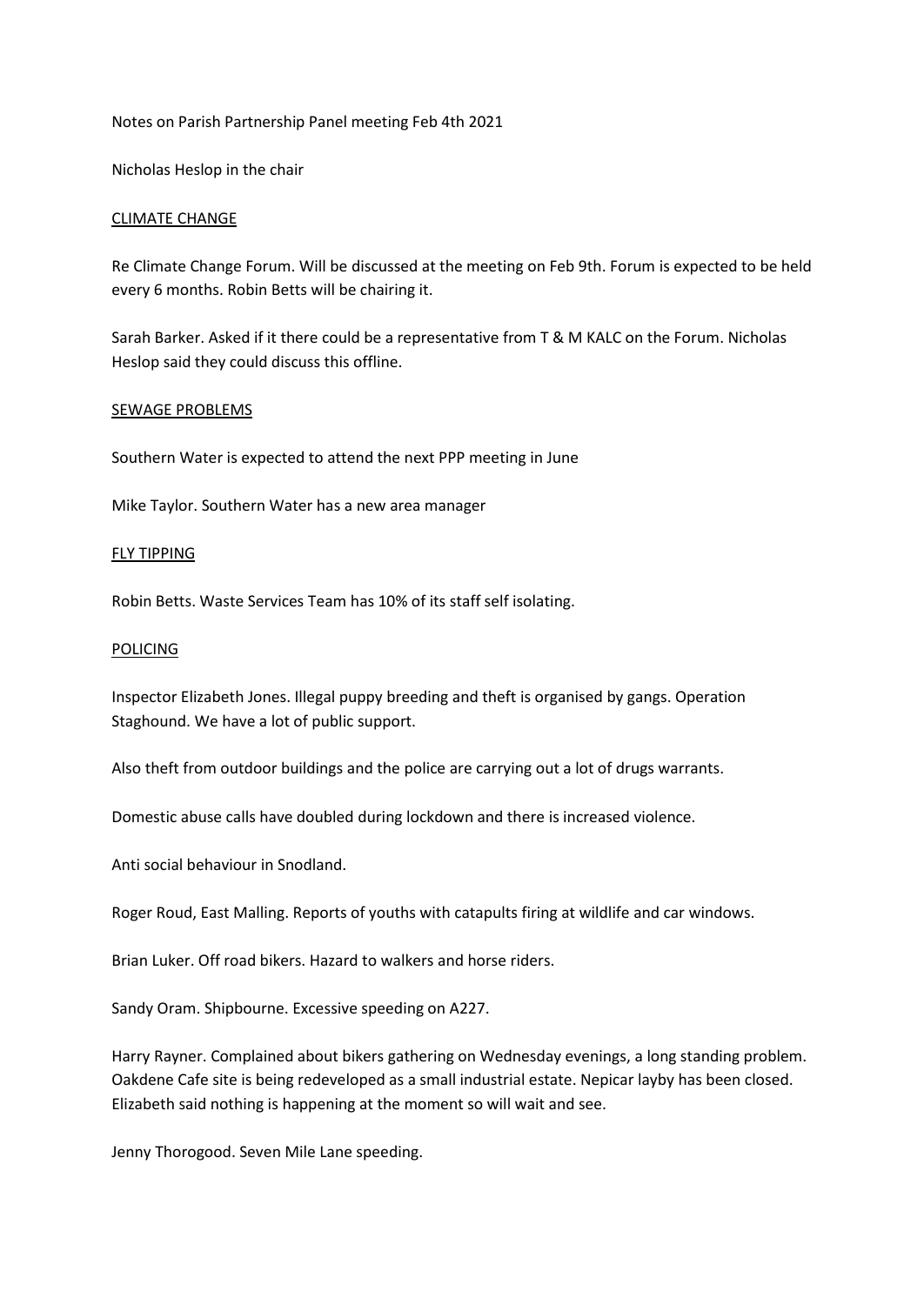Roger Dalton. Peters Village. New Court Road footpath and cycle way also being used by horse riders.

# **CORONAVIRUS**

Nicholas Heslop. A regional Hub Vaccination Centre will be at the Angel Centre in Tonbridge starting Monday or Tuesday next week. Large numbers of vaccinations already. 261 active cases in the borough. Trend is down. Over 150 applications from businesses for council support.

# LOCAL PLAN

David Lettington. Failure to cooperate objection. Have taken legal advice. There were said to be errors within the inspector's letter. There is a 32 page response on the TMBC website. [https://www.tmbc.gov.uk/\\_\\_data/assets/pdf\\_file/0003/1098525/ED69\\_TMBC\\_Response\\_to\\_Inspec](https://www.tmbc.gov.uk/__data/assets/pdf_file/0003/1098525/ED69_TMBC_Response_to_Inspectors_290121.pdf) tors 290121.pdf Have asked the secretary of state to intervene. No local authority has been successful with judicial reviews so TMBC is following the route they are following.

David Thornewell. Frustrated that the November hearings have been abandoned so cannot put forward the parish's objections. Ironic that government is abandoning the Duty to Cooperate which was the inspector's objection. Tracey Crouch and Bob Tugenhadt are said to be intervening to support TMBC.

David Lettington. We are very close to the end of the current local plan. The government has not given clear guidelines on calculating the housing land supply.

Tim Shaw complained about 44% of housing being put in the North of the borough. Others also seemed pleased the Local Plan has been rejected. David Lettington replied, "Be careful what you wish for", saying that a revised local plan would require finding sites for 3,000 more houses.

# **KCC**

Sarah Hohler. There is just the one South African case in Maidstone ME15.

DfT is opening up a new Covid test site on the M11. Only two positive tests so far. 520 HGVs have been clamped. KCC budget meeting is next week. 70% now comes from the council tax. Budget consultation. There were 3000 responses. 65% objected to reduction of social care. 85% want more online and sharing of facilities. [https://kccmediahub.net/unprecedented-risk-and-uncertainty-as-kcc](https://kccmediahub.net/unprecedented-risk-and-uncertainty-as-kcc-outlines-draft-budget745)[outlines-draft-budget745](https://kccmediahub.net/unprecedented-risk-and-uncertainty-as-kcc-outlines-draft-budget745)

Vision Zero consultation on how to reduce road casualties. <https://kccconsultations.inconsult.uk/consult.ti/visionzero/consultationHome>Closes March 15th 2021.